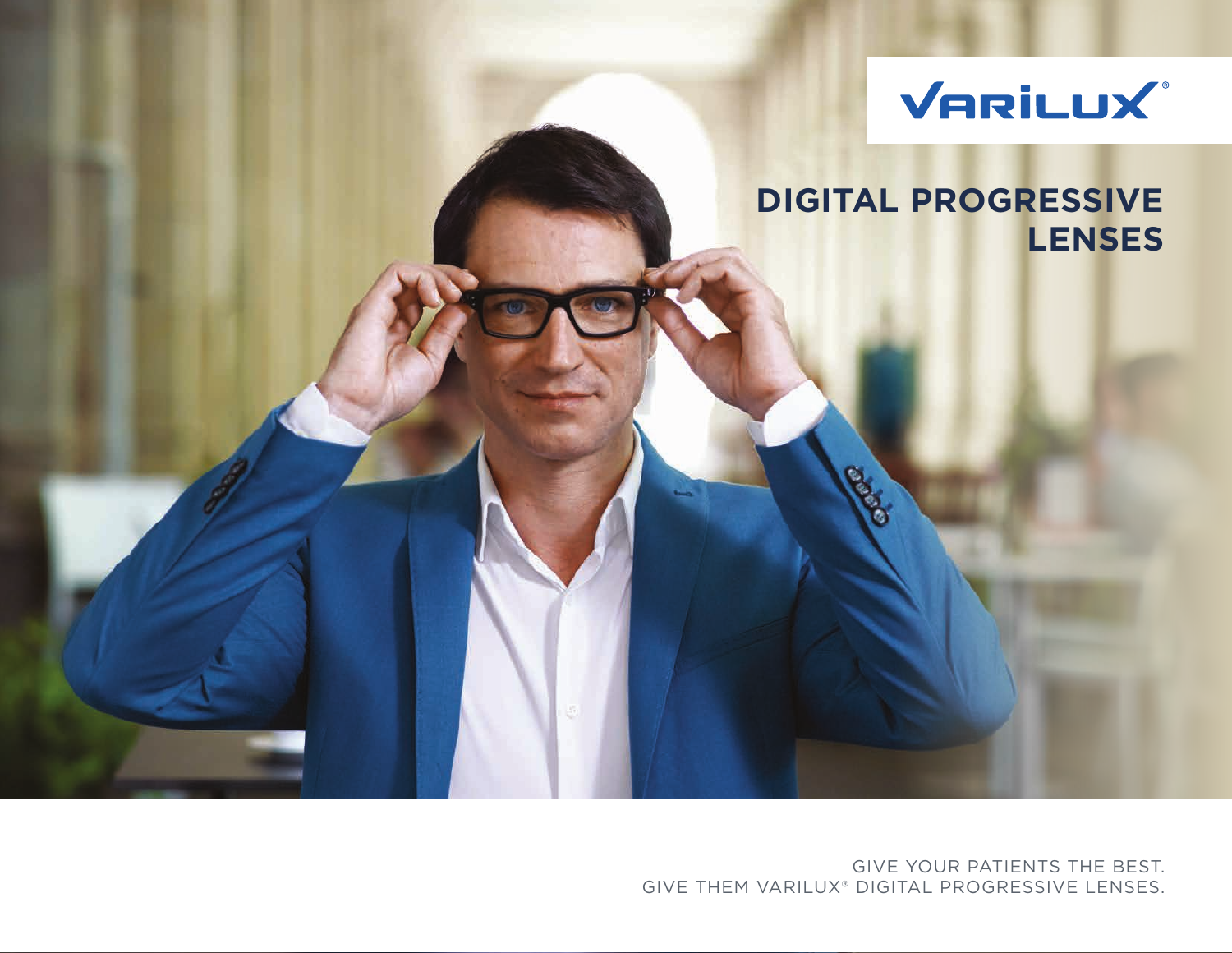



Varilux X Series™ is the newest, most advanced Varilux progressive lens design available. In addition to the benefits of other Varilux designs, *Varilux X Series* lenses feature Xtend™ Technology, a revolutionary new design calculation that significantly extends the area of sharp vision within arm's reach, so patients no longer have to move their head to find the "sweet spot."

Like its predecessor Varilux S Series, Varilux X Series features Nanoptix<sup>™</sup> Technology to virtually eliminate the "off-balance" feeling wearers sometimes feel with other progressive lenses.

\*Personalization available in Varilux X Fit™ lenses and Varilux X 4D™ lenses

SYNCHRONEYES™ NANOPTIX™ XTEND™

#### W.A.V.E TECHNOLOGY 2<sup>™</sup>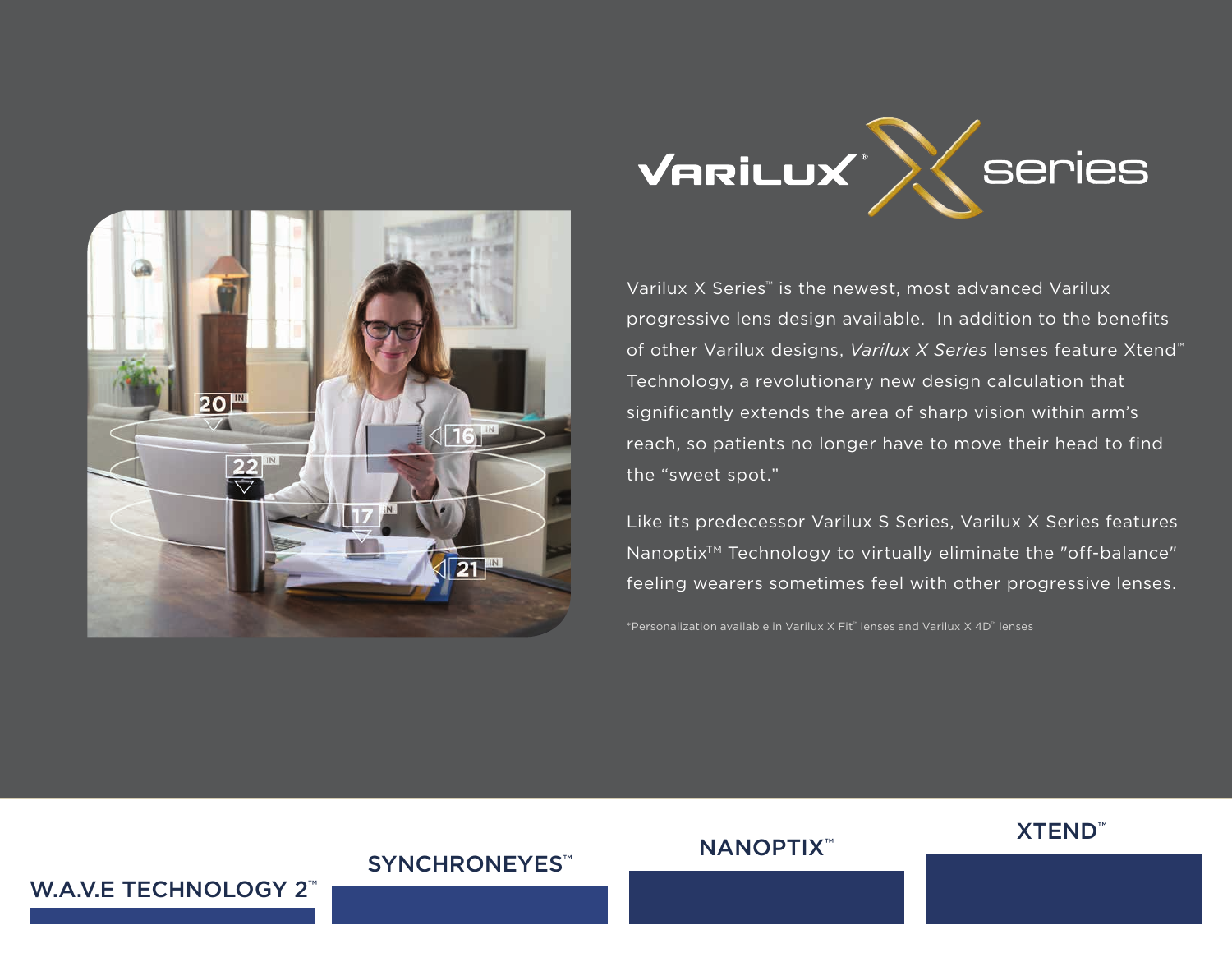



Varilux® Physio® W3+ lenses provide your patients with smooth transitions from distance to near, in addition to sharp vision in low light. *Varilux Physio* W3+ lenses\* feature exclusive Binocular Booster which calculates the lenses as a matched pair, letting the eyes work better together.

### W.A.V.E TECHNOLOGY 2<sup>™</sup>

#### BINOCULAR BOOSTER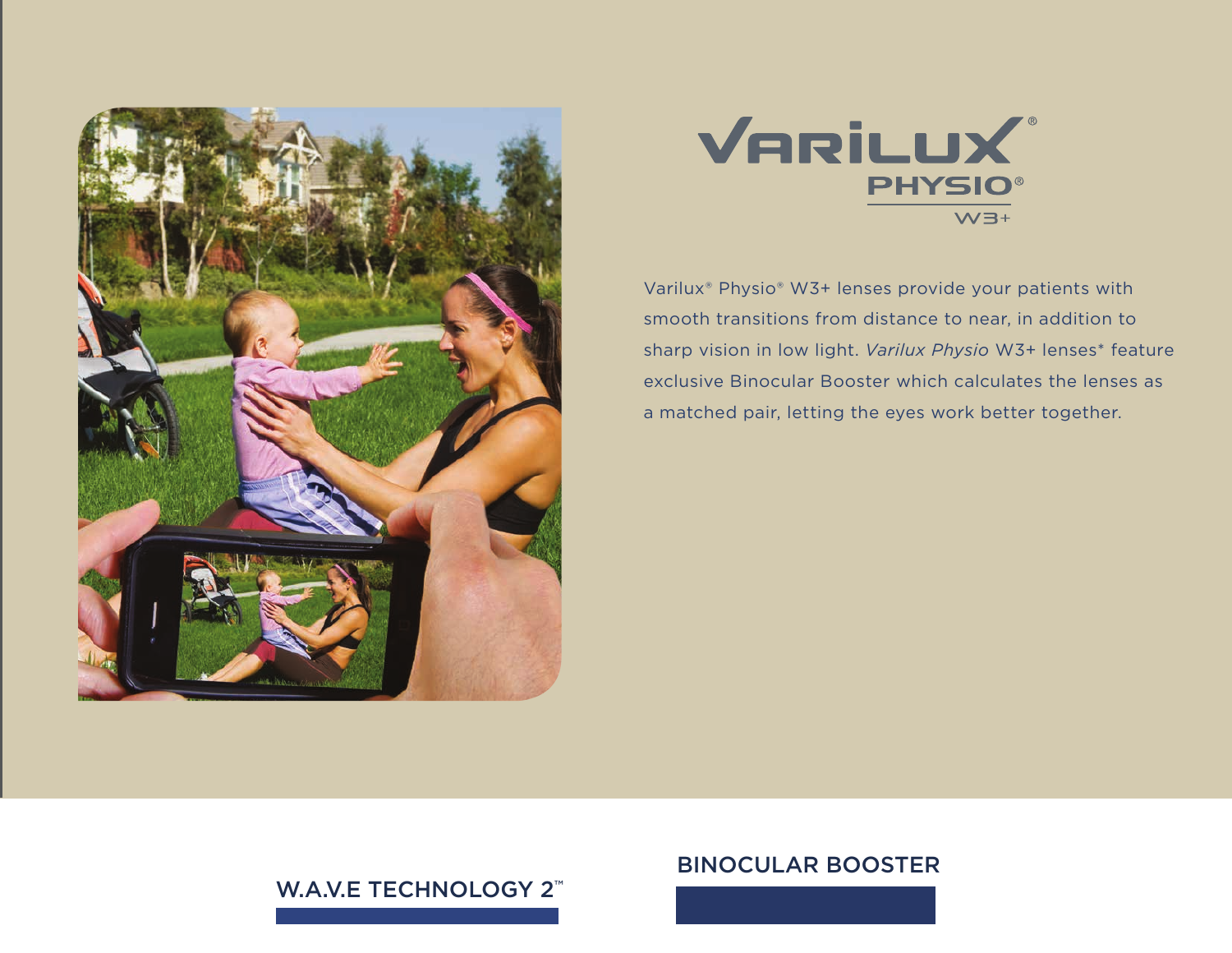



Varilux Comfort® W2+ lenses are designed with W.A.V.E. Technology 2<sup>™</sup>, offering your patients sharp vision even in low light. *W.A.V.E. Technology 2* identifies and reduces wavefront aberrations in the lens. This process also customizes the lens to the patient's dynamic pupil size caused by changing light conditions.

# Preferred more than  $2<sup>to</sup>1$ over the leading competitor

#### W.A.V.E TECHNOLOGY 2<sup>™</sup>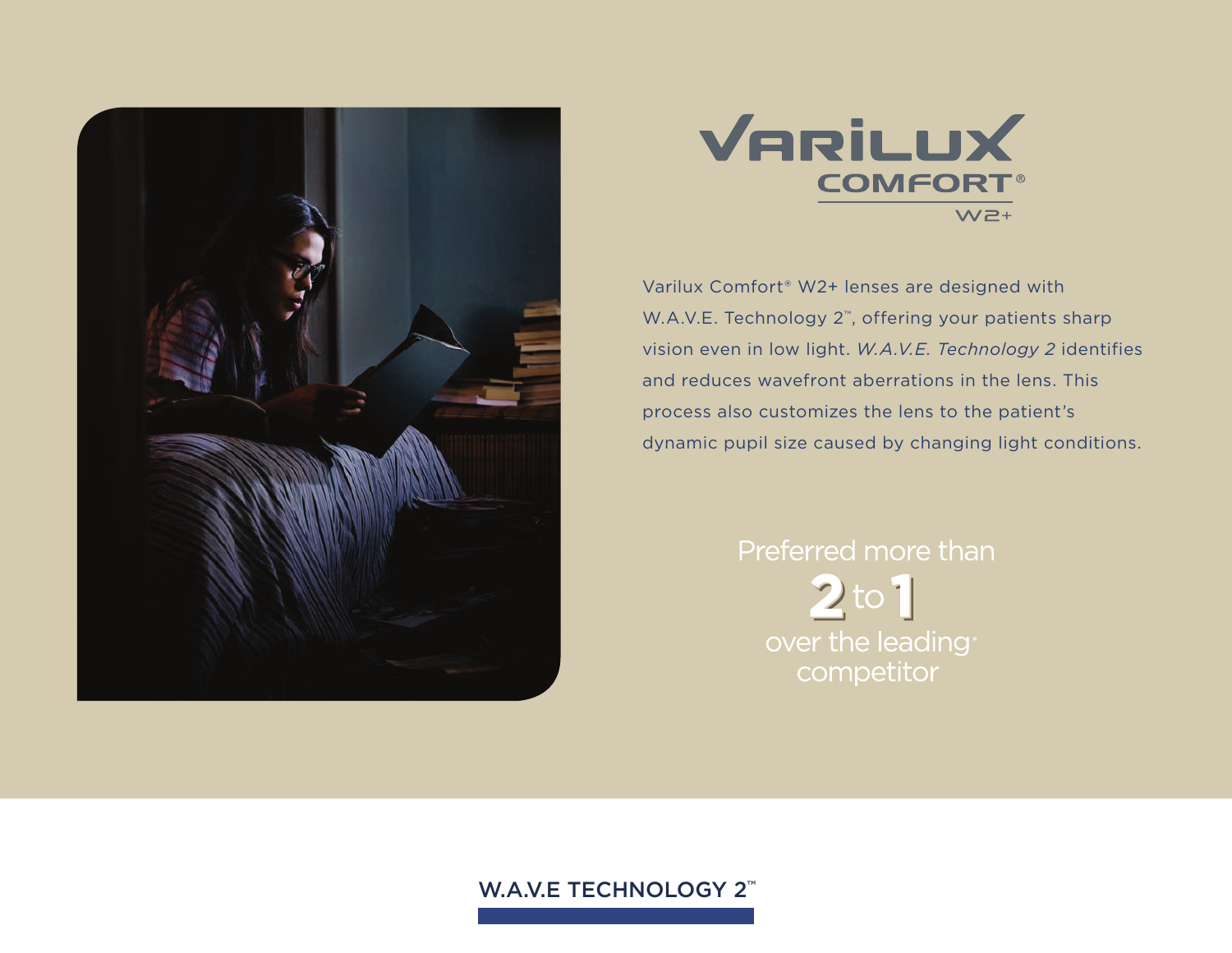## VARILUX® PROGRESSIVE LENSES THE RESULT OF CONSTANT INNOVATION SINCE 1959

Empower your presbyopic patients with the sharpest and most effortless vision available through 100% digitally engineered Varilux progressive lenses.



The wearer is at the heart of the innovation process thanks to Essilor's unique R&D program, LIVEOPTICS™. It ensures that all Varilux lenses are the result of an integration between two disciplines: the knowledge of human behavior in real-life conditions and the knowledge of Optics and Materials Science.











Systematic with **Smart Blue Filter**™ feature — reducing your patients' exposure to Harmful Blue Light in a clear lens.\*

\*Also avilable in Varilux Comfort DRx™ and Varilux Physio DRx™ lenses, but not in Varilux Physio Enhanced™ or Varilux Comfort Enhanced™. *Varilux* lenses with Smart Blue Filter block at least 20% of Harmful Blue Light, which is the blue-violet wavelengths found between 415-455 nm on the light spectrum believed most toxic to retinal cells.